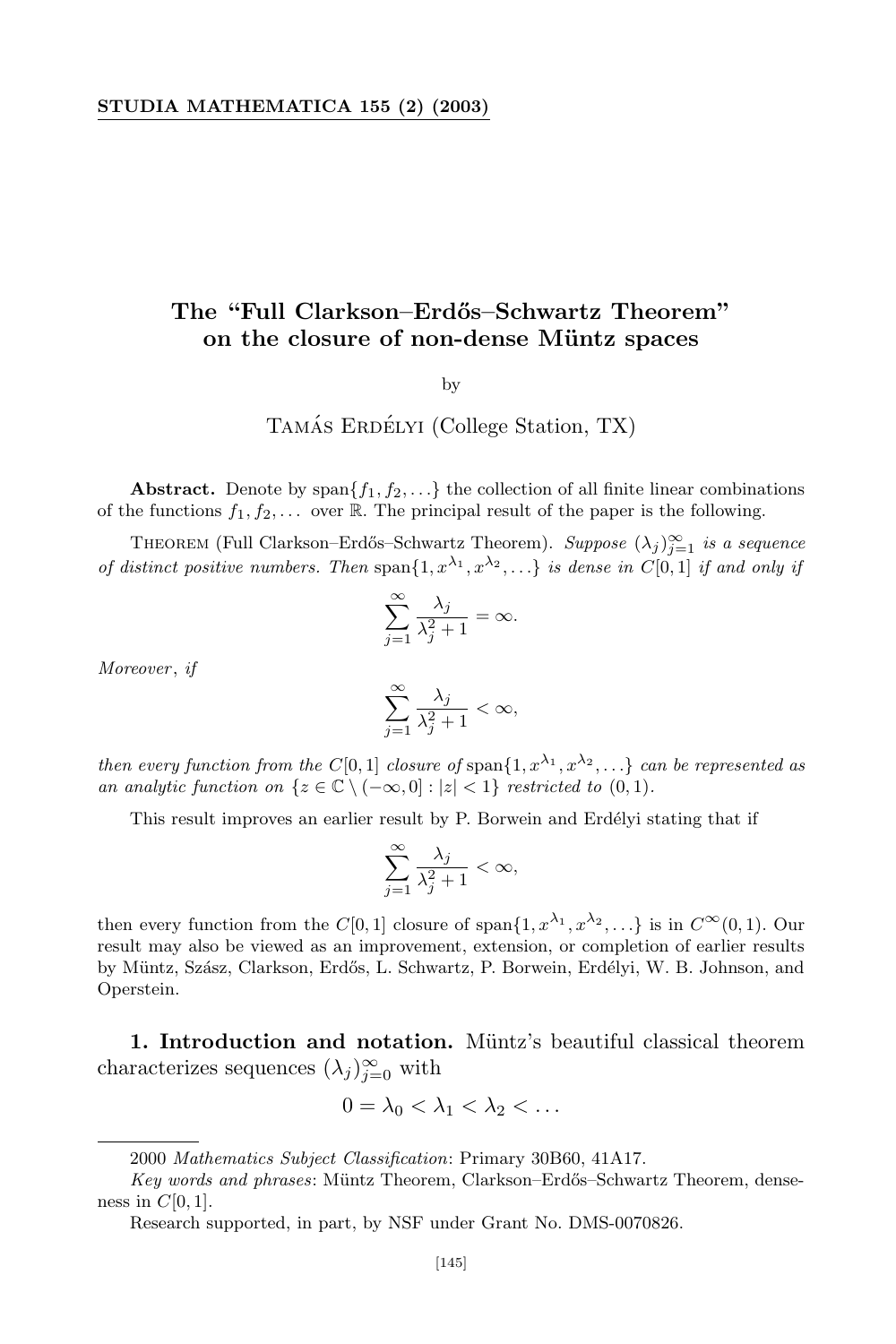for which the Müntz space span $\{x^{\lambda_0}, x^{\lambda_1}, ...\}$  is dense in  $C[0, 1]$ . Here, and in what follows, span $\{x^{\lambda_0}, x^{\lambda_1}, \ldots\}$  denotes the collection of finite linear combinations of the functions  $x^{\lambda_0}, x^{\lambda_1}, \ldots$  with real coefficients, and  $C[a, b]$ is the space of all real-valued continuous functions on  $[a, b] \subset \mathbb{R}$  equipped with the uniform norm. Müntz's Theorem  $[Bo-Er3, De-Lo, Go, Mü, Szá]$ states the following.

THEOREM 1.A (Müntz). *Suppose*  $(\lambda_j)_{j=0}^{\infty}$  *is a sequence with*  $0 = \lambda_0 <$  $\lambda_1$  <... Then span $\{x^{\lambda_0}, x^{\lambda_1}, ...\}$  is dense in  $C[0,1]$  if and only if  $\sum_{j=1}^{\infty} 1/\lambda_j$  $=\infty$ *.* 

The original Müntz Theorem proved by Müntz [Mü] in 1914, by Szász [Szá] in 1916, and anticipated by Bernstein [Be] was only for sequences of exponents tending to infinity. The point  $\theta$  is special in the study of Müntz spaces. Even replacing [0, 1] by an interval  $[a, b] \subset [0, \infty)$  in Müntz's Theorem is a non-trivial issue. This is, in large measure, due to Clarkson and  $\sum_{j=1}^{\infty} 1/\lambda_j < \infty$ , then every function belonging to the uniform closure of Erdős [Cl-Er] and Schwartz [Sch] whose works include the result that if  $\text{span}\{x^{\lambda_0}, x^{\lambda_1}, \ldots\}$  on  $[a, b]$  can be extended analytically throughout the region  $\{z \in \mathbb{C} \setminus (-\infty, 0] : |z| < b\}.$ 

There are many variations and generalizations of Müntz's Theorem [An, Be, Boa, Bo1, Bo2, Bo-Er1, Bo-Er2, Bo-Er3, Bo-Er4, Bo-Er5, Bo-Er6, Bo-Er7, B-E-Z, Ch, Cl-Er, De-Lo, Er-Jo, Go, Lu-Ko, Ma, Op, Sch, So]. There are also still many open problems. In [Bo-Er6] it is shown that the interval [0*,* 1] in Müntz's Theorem can be replaced by an arbitrary compact set  $A \subset [0,\infty)$ of positive Lebesgue measure. That is, if  $A \subset [0,\infty)$  is a compact set of positive Lebesgue measure, then  $\text{span}\{x^{\lambda_0}, x^{\lambda_1}, \ldots\}$  is dense in  $C(A)$  if and only if  $\sum_{j=1}^{\infty} 1/\lambda_j = \infty$ . Here  $C(A)$  denotes the space of all real-valued continuous functions on *A* equipped with the uniform norm. If *A* contains an interval then this follows from the already mentioned results of Clarkson, Erdős, and Schwartz. However, their results and methods cannot handle the case when, for example,  $A \subset [0,1]$  is a Cantor-type set of positive measure.

In the case that  $\sum_{j=1}^{\infty} 1/\lambda_j < \infty$ , analyticity properties of the functions belonging to the uniform closure of span $\{x^{\lambda_0}, x^{\lambda_1}, ...\}$  on *A* are also established in [Bo-Er6].

In [Bo-Er3, Section 4.2] and in [Bo-Er4] the following result is proved.

THEOREM 1.B (Full Müntz Theorem in  $C[0,1]$ ). *Suppose*  $(\lambda_j)_{j=1}^{\infty}$  *is a se*quence of distinct positive real numbers. Then span $\{1, x^{\lambda_1}, x^{\lambda_2}, \ldots\}$  is dense *in C*[0*,* 1] *if and only if*

$$
\sum_{j=1}^{\infty} \frac{\lambda_j}{\lambda_j^2 + 1} = \infty.
$$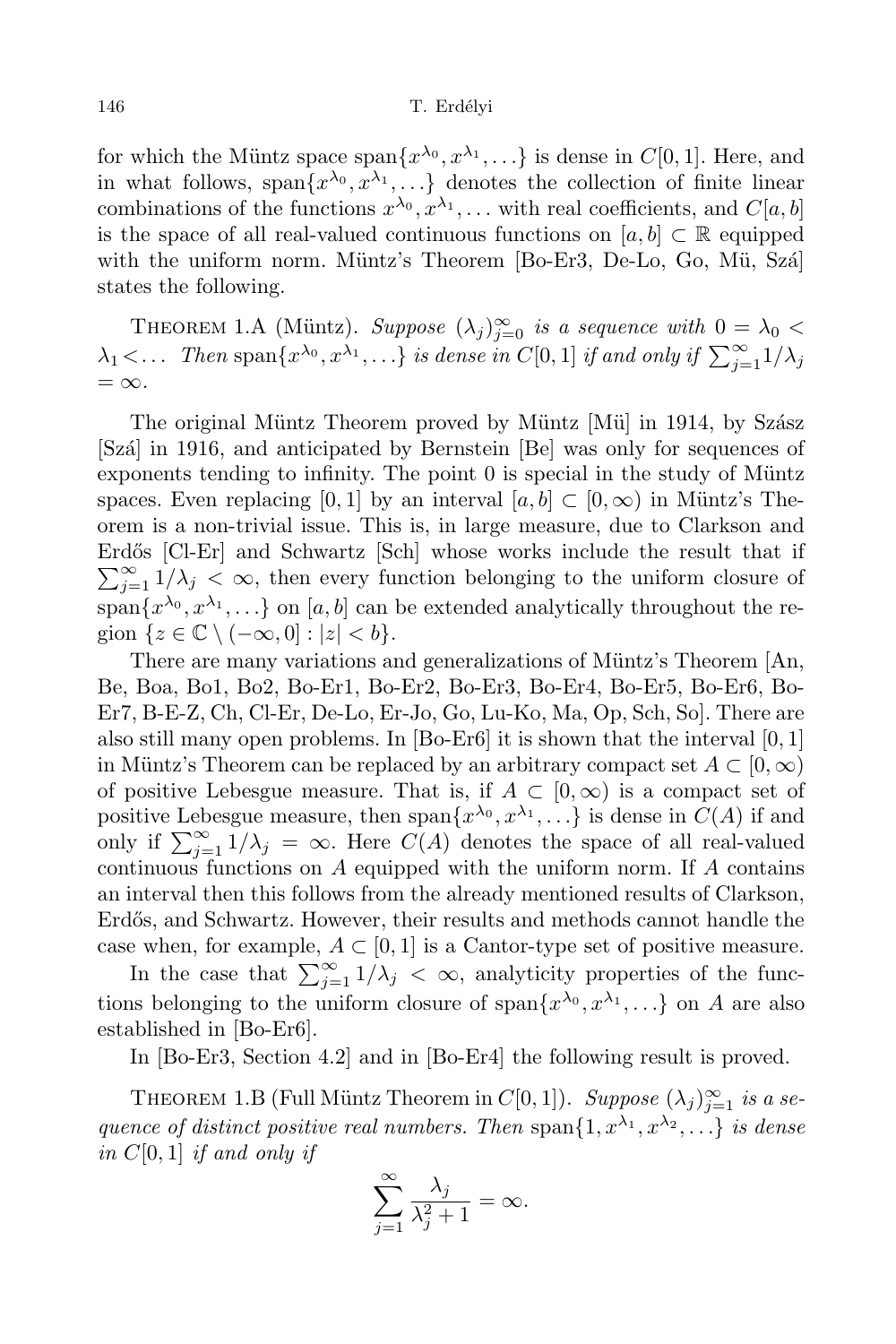*Moreover* , *if*

$$
\sum_{j=1}^{\infty} \frac{\lambda_j}{\lambda_j^2 + 1} < \infty,
$$

then every function from the  $C[0,1]$  closure of span $\{1, x^{\lambda_1}, x^{\lambda_2}, \ldots\}$  is in*finitely many times differentiable on* (0*,* 1)*.*

The new result of this paper is the following.

THEOREM 1.1 (Full Clarkson–Erdős–Schwartz Theorem). *Let*  $(\lambda_j)_{j=1}^{\infty}$  *be* a sequence of distinct positive numbers. Then span $\{1, x^{\lambda_1}, x^{\lambda_2}, ...\}$  is dense *in C*[0*,* 1] *if and only if*

$$
\sum_{j=1}^{\infty} \frac{\lambda_j}{\lambda_j^2 + 1} = \infty.
$$

*Moreover* , *if*

$$
\sum_{j=1}^{\infty} \frac{\lambda_j}{\lambda_j^2 + 1} < \infty,
$$

then every function from the  $C[0,1]$  closure of  $\text{span}\{1,x^{\lambda_1},x^{\lambda_2},\ldots\}$  can be *represented as an analytic function on*  $\{z \in \mathbb{C} \setminus (-\infty, 0] : |z| < 1\}$  *restricted to* (0*,* 1)*.*

The notation

$$
||f||_A := \sup_{x \in A} |f(x)|
$$

is used throughout this paper for real-valued measurable functions *f* defined on a set  $A \subset \mathbb{R}$ .

**2. Auxiliary results.** The following result is the "bounded Remeztype inequality for non-dense Müntz spaces" due to P. Borwein and Erdélyi [Bo-Er6].

THEOREM 2.1. *Suppose*  $(\gamma_j)_{j=1}^{\infty}$  *is a sequence of distinct positive numbers satisfying*

$$
\sum_{j=1}^{\infty} 1/\gamma_j < \infty.
$$

*Let*  $s > 0$ . Then there exists a constant  $c_1(\Gamma, s)$  depending only on  $\Gamma :=$  $(\gamma_j)_{j=1}^{\infty}$  *and s* (*and not on*  $\varrho$ , *B*, *or the "length" of Q*) *so that* 

$$
||Q||_{[0,\varrho]} \le c_1(\Gamma,s) ||Q||_B
$$

for every  $Q \in \text{span}\{1, x^{\gamma_1}, x^{\gamma_2}, \ldots\}$  and for every set  $B \subset [Q, 1]$  of Lebesgue *measure at least s.*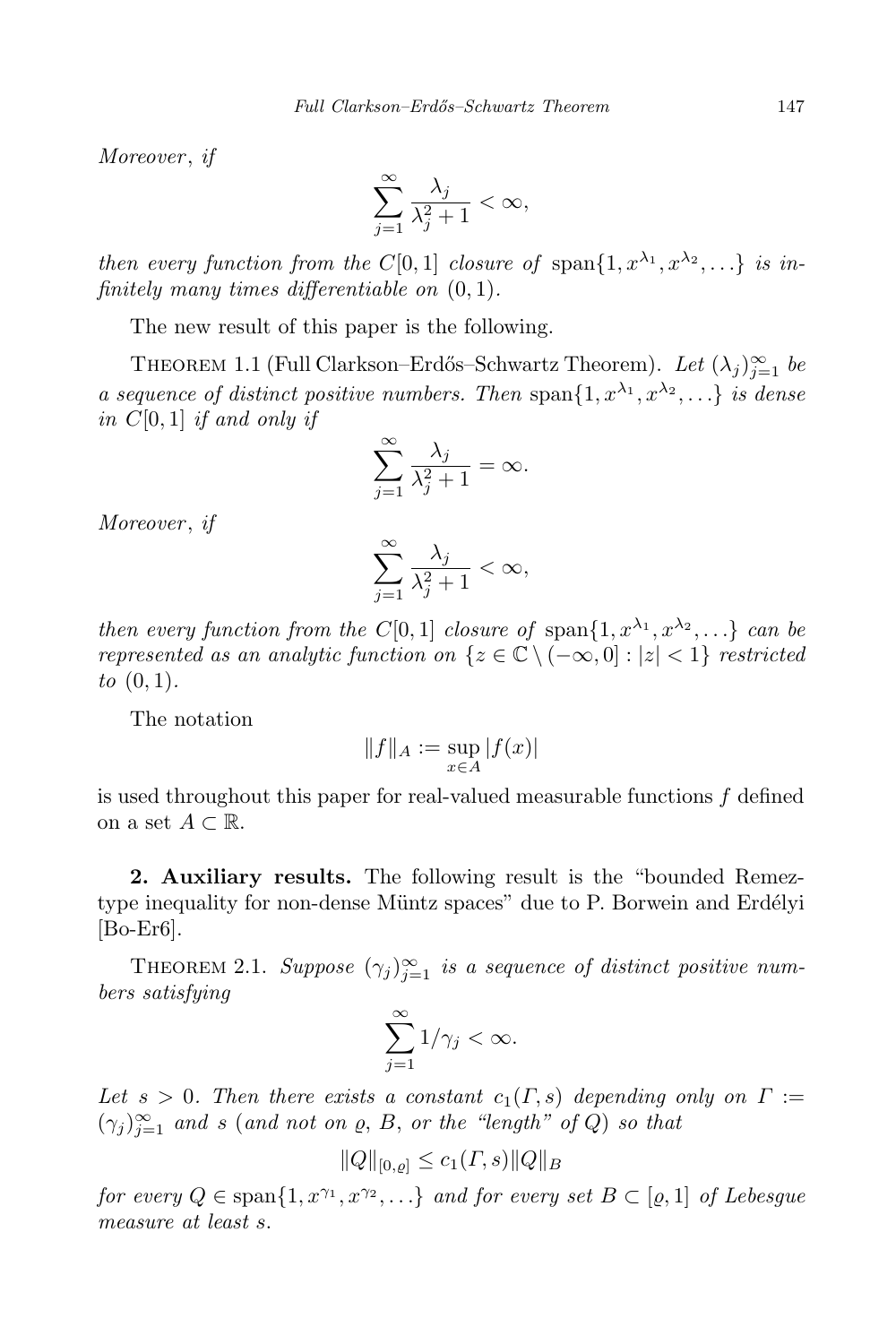Combining a result of Clarkson and Erdős [Cl-Er] and its extension given by Schwartz [Sch] we can state the following.

THEOREM 2.2. *Suppose*  $(\gamma_j)_{j=1}^{\infty}$  *is a sequence of distinct positive num*bers satisfying  $\sum_{j=1}^{\infty} 1/\gamma_j < \infty$ . Then span $\{1, x^{\gamma_1}, x^{\gamma_2}, ...\}$  is not dense in *C*[0*,* 1]*. In addition*, *if the gap condition*

(2.1) 
$$
\inf \{ \gamma_{j+1} - \gamma_j : j = 1, 2, \ldots \} > 0
$$

*holds, then every function*  $f \in C[0,1]$  *belonging to the*  $C[0,1]$  *closure of*  $span\{1, x^{\gamma_1}, x^{\gamma_2}, \ldots\}$  *can be represented as* 

$$
f(x) = \sum_{j=0}^{\infty} a_j x^{\gamma_j}, \quad x \in [0, 1).
$$

*If* the gap condition (2.1) does not hold, then every function  $f \in C[0,1]$  belonging to the  $C[0,1]$  closure of  $\text{span}\{1,x^{\gamma_1},x^{\gamma_2},\ldots\}$  can still be represented *as an analytic function on*  $\{z \in \mathbb{C} \setminus (-\infty, 0] : |z| < 1\}$  *restricted to* (0*,* 1)*.* 

Now we offer a sufficient condition for span $\{x^{\beta_1}, x^{\beta_2}, \ldots\}$  to be non-dense in  $C[0,1]$  for a sequence  $(\beta_j)_{j=1}^{\infty}$  of distinct positive numbers converging to 0.

THEOREM 2.3. *Suppose that*  $(\beta_j)_{j=1}^{\infty}$  *is a sequence of distinct real numbers greater than* 0 *satisfying*

$$
\sum_{j=1}^{\infty}\beta_j=:\eta<\infty.
$$

Then span $\{x^{\beta_1}, x^{\beta_2}, ...\}$  is not dense in C[0,1]. In addition, every function in the C[0, 1] closure of  $\text{span}\{x^{\beta_1}, x^{\beta_2}, ...\}$  can be represented as an analytic *function on*  $\mathbb{C} \setminus (-\infty, 0]$  *restricted to*  $(0, 1)$ *.* 

*Proof.* The theorem is a consequence of D. J. Newman's Markov-type inequality [Bo-Er3, Theorem 6.1.1 on page 276] (see also [Ne]). We state this as Theorem 2.4. Repeated application of Theorem 2.4 with the substitution  $x = e^{-t}$  implies that

$$
||(Q(e^{-t}))^{(m)}||_{[0,\infty)} \leq (9\eta)^m ||Q(e^{-t})||_{[0,\infty)}, \quad m=1,2,\ldots,
$$

in particular

$$
|(Q(e^{-t}))^{(m)}(0)| \leq (9\eta)^m ||Q(e^{-t})||_{[0,\infty)}, \quad m = 1, 2, \ldots,
$$

for every  $Q \in \text{span}\{x^{\beta_1}, x^{\beta_2}, ...\}$ . By using the Taylor series expansion of *Q*( $e^{-t}$ ) around 0, we obtain

$$
(2.2) \t |Q(z)| \le c_2(K,\eta) ||Q||_{[0,1]}, \quad z \in K,
$$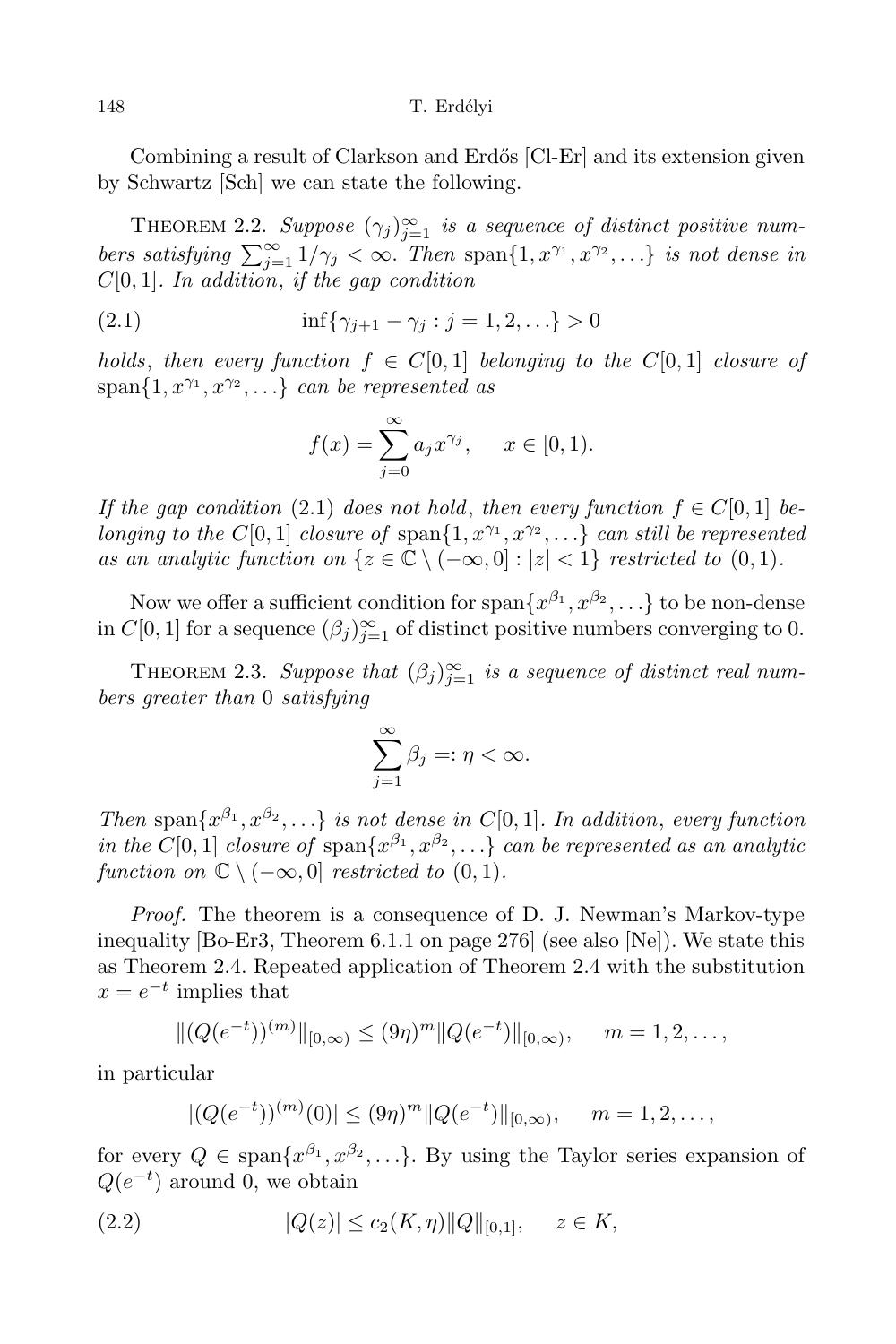for every  $Q \in \text{span}\{x^{\beta_1}, x^{\beta_2}, \ldots\}$  and for every compact  $K \subset \mathbb{C} \setminus \{0\}$ , where

$$
c_2(K, \eta) := \sum_{m=0}^{\infty} \frac{(9\eta)^m (\max_{z \in K} |\log z|)^m}{m!} = \exp(9\eta \max_{z \in K} |\log z|)
$$

is a constant depending only on  $K$  and  $\eta$ . Now (2.2) shows that if

$$
Q_n \in \text{span}\{x^{\beta_1}, x^{\beta_2}, \ldots\}
$$

converges in  $C[0,1]$ , then it converges uniformly on every compact  $K \subset$  $\mathbb{C} \setminus \{0\}$ .

The following Markov-type inequality for Müntz polynomials is due to Newman [Bo-Er3, Theorem 6.1.1 on page 276] (see also [Ne]).

THEOREM 2.4 (Markov-type inequality for Müntz polynomials). *Suppose that*  $\beta_1, \ldots, \beta_n$  *are distinct non-negative numbers. Then* 

$$
||xQ'(x)||_{[0,1]} \le 9\Big(\sum_{j=1}^n \beta_j\Big)||Q||_{[0,1]}
$$

 $for\ every\ Q \in \text{span}\{x^{\beta_1}, \ldots, x^{\beta_n}\}.$ 

We will also need the bounded Bernstein-type inequality below (see [Bo-Er3, page 178]).

THEOREM 2.5 (Bernstein-type inequality for non-dense Müntz spaces). *Suppose*  $\Gamma := (\gamma_j)_{j=1}^{\infty}$  *is a sequence of distinct positive numbers satisfying*  $\sum_{j=1}^{\infty} 1/\gamma_j < \infty$ *. Then* 

 $||Q'||_{[0,x]} \leq c_3(\Gamma,x) ||Q||_{[0,1]}$ 

for every  $Q \in \text{span}\{1, x^{\gamma_1}, x^{\gamma_2}, ...\}$  and for every  $x \in [0,1)$ , where  $c_3(\Gamma, x)$ *depends only on x and Γ.*

The following simple fact will also be needed.

LEMMA 2.6. Let  $U \subset C[0,1]$  be a cosed linear subspace and let  $V \subset$  $C[0,1]$  *be a finite-dimensional (hence closed) linear subspace. Then*  $U + V$ *is closed.*

**3. Proof of Theorem 1.1.** The first part of the theorem is contained in Theorem 1.B, so we need to prove only the second part. Suppose  $(\lambda_j)_{j=1}^{\infty}$ is a sequence of distinct positive numbers satisfying

$$
\sum_{j=1}^{\infty} \frac{\lambda_j}{\lambda_j^2 + 1} < \infty.
$$

Then there are positive numbers  $\eta$ ,  $\beta_i$ ,  $\gamma_j$ , and  $\delta_j$  such that  $\{\lambda_i : j = 1, 2, ...\} = \{\beta_i : j = 1, 2, ...\} \cup \{\gamma_i : j = 1, 2, ...\} \cup \{\delta_i : j = 1, ..., k\},\$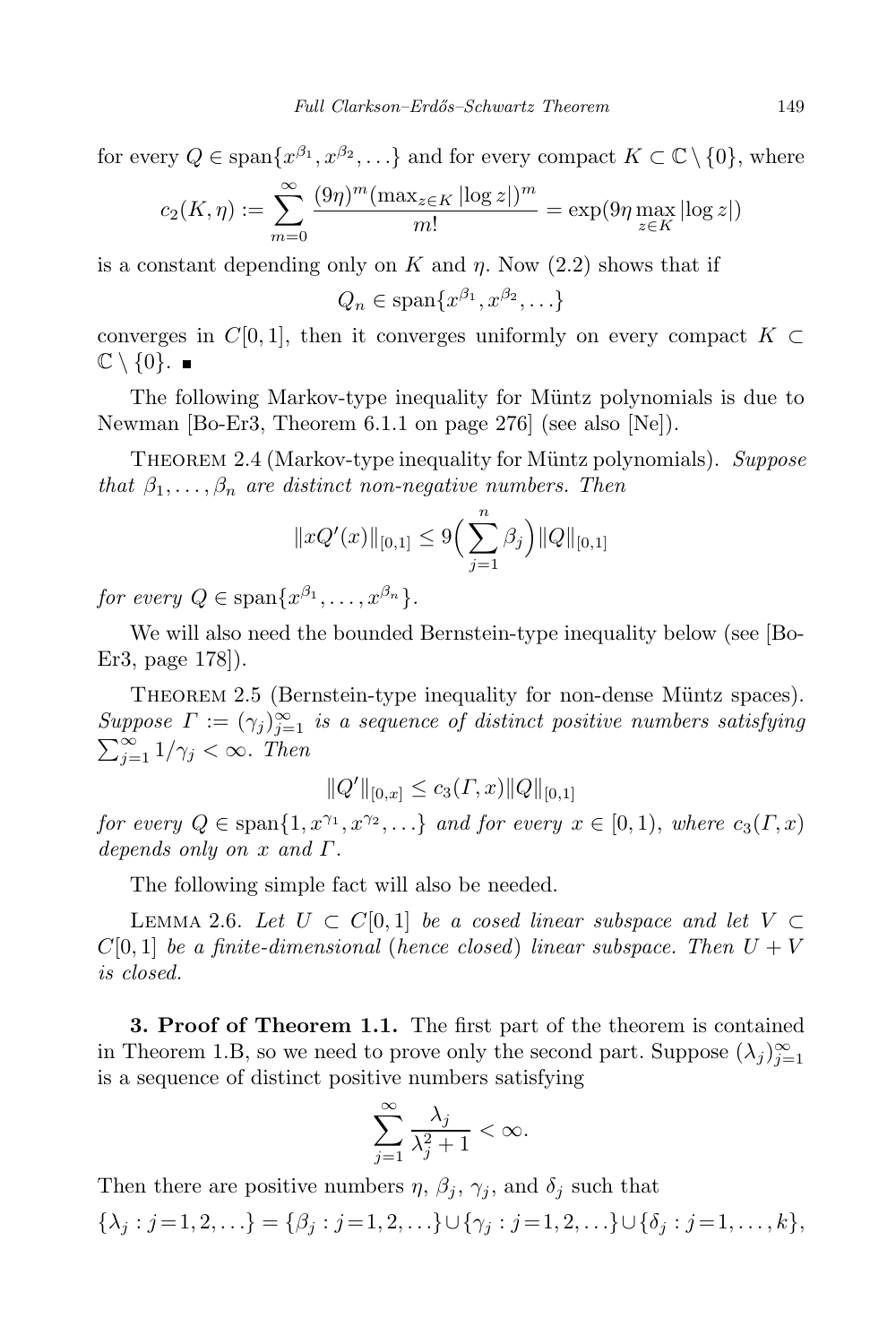where  $\gamma_1 \geq 1$ ,  $(\beta_j)_{j=1}^{\infty}$  is increasing,  $(\gamma_j)_{j=1}^{\infty}$  is increasing,

$$
\sum_{j=1}^{\infty} \beta_j \le \eta, \quad \sum_{j=1}^{\infty} 1/\gamma_j < \infty,
$$

and with  $\Gamma := (\gamma_j)_{j=1}^{\infty}$  we have

$$
c_1(\Gamma, 1/2) < \frac{1}{36\eta}
$$

 $(c_1(\Gamma, 1/2)$  is defined in Theorem 2.1). Let

$$
H_{\beta} := \text{span}\{x^{\beta_1}, x^{\beta_2}, \ldots\}, \quad H_{\gamma} := \text{span}\{1, x^{\gamma_1}, x^{\gamma_2}, \ldots\},
$$

$$
H_{\delta} := \text{span}\{x^{\delta_1}, \ldots, x^{\delta_k}\}.
$$

Every  $Q \in H_\beta + H_\gamma$  can be written as  $Q = Q_\beta + Q_\gamma$  with some  $Q_\beta \in H_\beta$ and  $Q_{\gamma} \in H_{\gamma}$ . First we show that there are constans  $C_{\beta}$  and  $C_{\gamma}$  depending only on  $H_\beta$  and  $H_\gamma$ , respectively, so that

$$
(3.1) \t\t\t ||Q_{\beta}||_{[0,1]} \leq C_{\beta} ||Q||_{[0,1]},
$$

$$
(3.2) \t\t\t ||Q_{\gamma}||_{[0,1]} \leq C_{\gamma} ||Q||_{[0,1]},
$$

for all  $Q \in H_\beta + H_\gamma$ . Suppose to the contrary that, say, the first inequality fails. Then there are Müntz polynomials  $Q_{\beta,n} \in H_{\beta}$  and  $Q_{\gamma,n} \in H_{\gamma}$  so that

(3.3) 
$$
\|Q_{\beta,n}\|_{[0,1]} = 1, \quad \lim_{n \to \infty} \|Q_{\gamma,n}\|_{[0,1]} = 1,
$$

(3.4) 
$$
\lim_{n \to \infty} ||Q_{\beta,n} + Q_{\gamma,n}||_{[0,1]} = 0.
$$

Then by Theorem 2.4,  $\{Q_{\beta,n}: n = 1, 2, \ldots\}$  is a family of bounded, equicontinuous functions on [1/3, 1], while by Theorem 2.5,  $\{Q_{\gamma,n}: n = 1, 2, \ldots\}$  is a family of bounded, equicontinuous functions on  $[0, 2/3]$ . So by the Arzelà– Ascoli Theorem there are a subsequence of  $(Q_{\beta,n})$  (without loss of generality we may assume that this is  $(Q_{\beta,n})$  itself) and a subsequence of  $(Q_{\gamma,n})$  (we may assume that this is  $(Q_{\gamma,n})$  itself) so that

(3.5) 
$$
\lim_{n \to \infty} ||Q_{\beta,n} - f||_{[1/3,1]} = 0,
$$

(3.6) 
$$
\lim_{n \to \infty} ||Q_{\gamma,n} - g||_{[0,2/3]} = 0,
$$

with some continuous functions  $f$  and  $g$  on [1/3, 1] and [0, 2/3], respectively. By  $(3.4)–(3.6)$  we have  $f = -g$  on  $[1/3, 2/3]$ , so the function

(3.7) 
$$
h(x) := \begin{cases} f(x), & x \in [1/3, 1], \\ -g(x), & x \in [0, 2/3], \end{cases}
$$

is well defined on  $[0, 1]$ . By  $(3.4)$ – $(3.7)$  we can deduce that

(3.8) 
$$
\lim_{n \to \infty} ||Q_{\beta,n} - h||_{[0,1]} = 0,
$$

(3.9) 
$$
\lim_{n \to \infty} ||Q_{\gamma,n} - h||_{[0,1]} = 0.
$$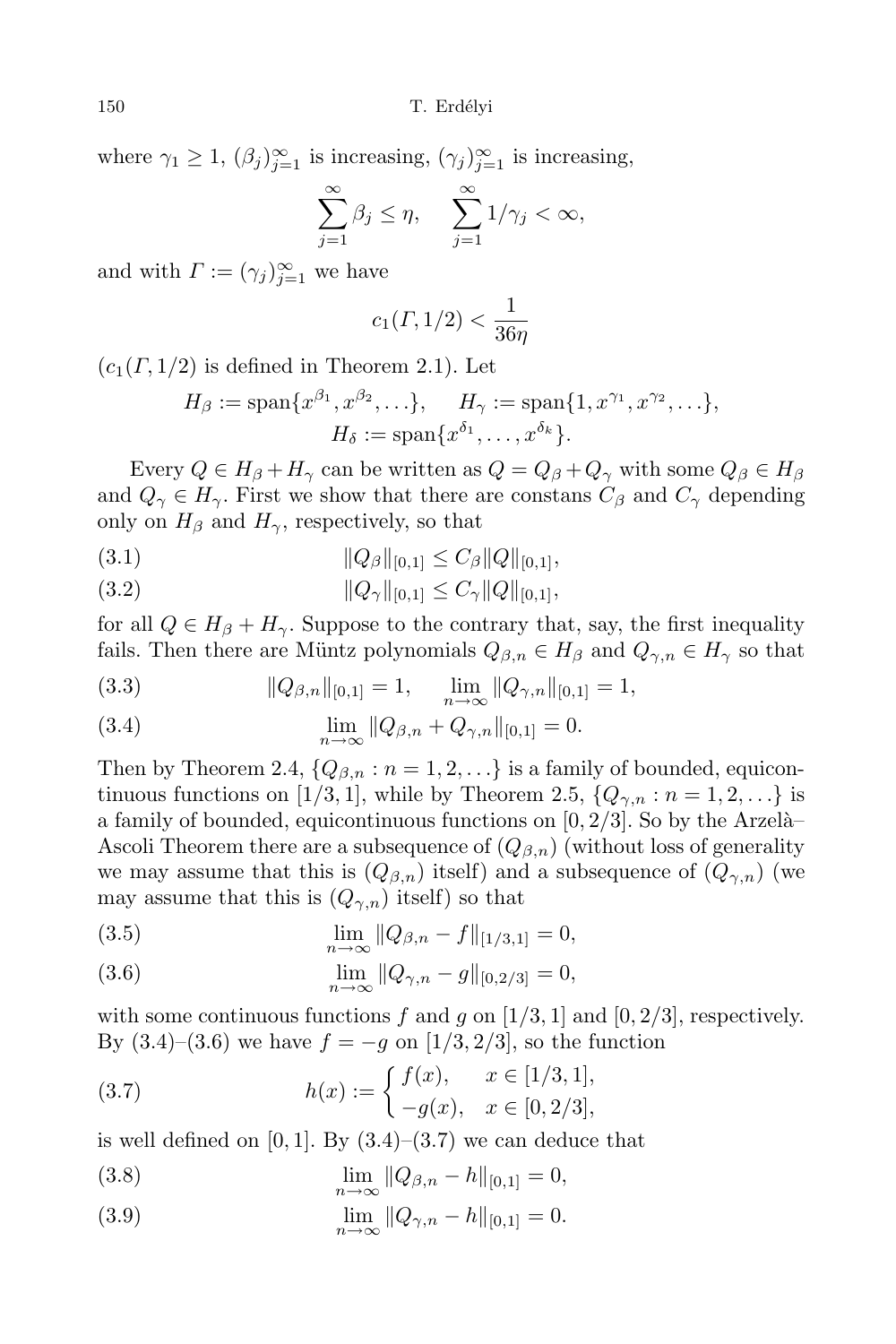Using (3.3), (3.8), Theorem 2.4, and  $\sum_{j=1}^{\infty} \beta_j \leq \eta$ , we can deduce that  $h(x) - h(1) \le 18\eta, \quad x \in [1/2, 1].$ 

Note that (3.3), (3.5), and (3.7) imply that  $||h||_{[0,1]} = 1$  and  $h(0) = 0$ . Now observe that the function  $h - h(1)$  is in the uniform closure of

$$
H_{\gamma} = \text{span}\{1, x^{\gamma_1}, x^{\gamma_2}, \ldots\},\
$$

hence Theorem 2.1 implies

$$
||h - h(1)||_{[0,1]} \le c_1(\Gamma, 1/2) ||h - h(1)||_{[1/2,1]} \le c_1(\Gamma, 1/2) 18\eta < 1/2.
$$

This contradicts the fact that  $h(0) = 0$  and  $||h||_{[0,1]} = 1$ . Hence the proof of  $(3.1)$  is finished. The proof of  $(3.2)$  goes in the same way, so we omit it.

Let  $\overline{H}$  denote the uniform closure of a subspace  $H \subset C[0,1]$ . We want to prove that  $\overline{H_{\beta} + H_{\gamma} + H_{\delta}} \subset A$ , where  $A \subset C[0,1]$  denotes the collection of functions  $f \in C[0,1]$  which can be represented as an analytic function on *{z* ∈  $\mathbb{C}\setminus(-\infty,0]$  :  $|z|$  < 1} restricted to (0, 1). Since  $H_\delta$  is finite-dimensional, Theorem 2.6 implies that

$$
\overline{H_{\beta}+H_{\gamma}+H_{\delta}}\subset \overline{H_{\beta}+H_{\gamma}}+H_{\delta},
$$

so it is sufficient to prove that

$$
(3.10) \t\t \overline{H_{\beta} + H_{\gamma}} \subset \mathcal{A}.
$$

However, (3.1) and (3.2) imply that

$$
\overline{H_{\beta}+H_{\gamma}}\subset \overline{H}_{\beta}+\overline{H}_{\gamma},
$$

where  $\overline{H}_{\beta} \subset A$  by Theorem 2.3 and  $\overline{H}_{\gamma} \subset A$  by Theorem 2.2. Hence (3.10) holds indeed.  $\blacksquare$ 

## **References**

- $[An]$  J. M. Anderson, *Müntz–Szász type approximation and the angular growth of lacunary integral functions*, Trans. Amer. Math. Soc. 169 (1972), 237–248.
- [Be] S. N. Bernstein, *Collected Works. Vol 1* : *Constructive Theory of Functions* (*1905–1930* ), English translation, Atomic Energy Commission, Springfield, VA, 1958.
- [Boa] R. P. Boas, *Entire Functions*, Academic Press, New York, 1954.
- [Bo1] P. B. Borwein, *Zeros of Chebyshev polynomials in Markov systems*, J. Approx. Theory 63 (1990), 56–64.
- [Bo2] —, *Variations on Müntz's theme*, Canad. Math. Bull. 34 (1991), 305–310.
- [Bo-Er1] P. B. Borwein and T. Erd´elyi, *Notes on lacunary Muntz ¨ polynomials*, Israel J. Math. 76 (1991), 183–192.
- [Bo-Er2] —, —, *Lacunary Muntz ¨ systems*, Proc. Edinburgh Math. Soc. 36 (1993), 361– 374.
- [Bo-Er3] —, —, *Polynomials and Polynomial Inequalities*, Grad. Texts in Math. 161, Springer, 1995.